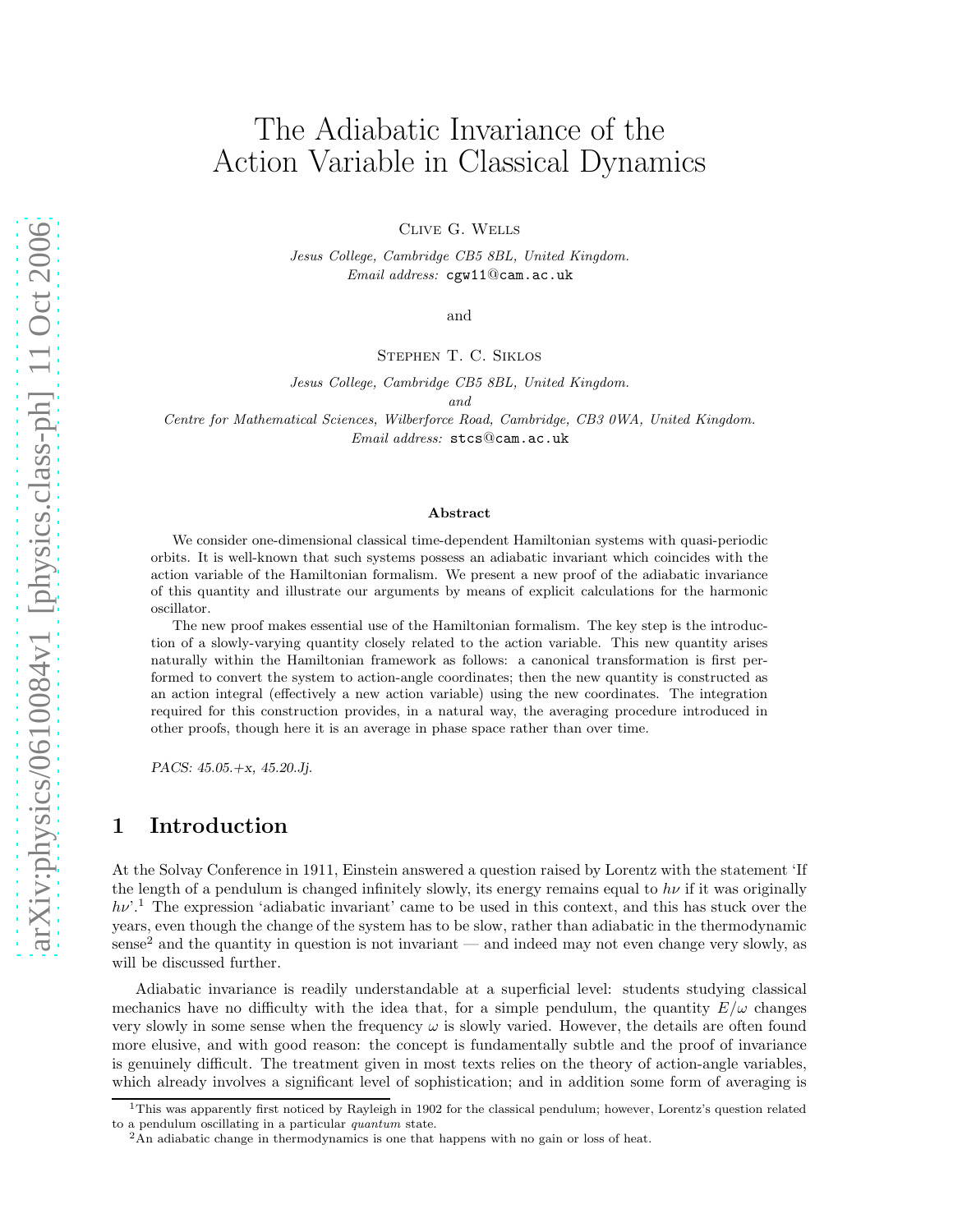usually required. Moreover, many texts are careless of details, omit to state exactly what is being done and do not reveal the motivation for doing what is done. There is a danger too, always present when canonical transformations are used, of losing track of the relation between the dependent and independent variables.

We confine our attention to the case of a one-dimensional system governed by a Hamiltonian

$$
H(p,q,\lambda(t)),\tag{1}
$$

<span id="page-1-0"></span>where  $\lambda$  is slowly varying in a sense that we will define precisely in section [5.](#page-5-0) The quantity I defined by

$$
I = \frac{1}{2\pi} \oint p \, dq \tag{2}
$$

is an adiabatic invariant of this system. The integral is to be taken round the curve (assumed to be closed) in phase space given by  $H(p,q,\lambda) = E$  at constant  $\lambda$ . It represents the area inside the curve. It is important to realize that this integral is a purely geometrical construction; it takes no account of the time evolution of the system.

It is always a good idea to have in mind the example of the time-varying simple harmonic oscillator with Hamiltonian  $H(p,q,\omega)$  given by

<span id="page-1-1"></span>
$$
H(p,q,\omega(t)) = \frac{1}{2}(p^2 + \omega^2(t)q^2).
$$
\n(3)

For this system, we may easily calculate the integral in [\(2\)](#page-1-0) to obtain  $I = E/\omega$ , with the implication that to a good approximation the energy will change proportionally to the frequency.

For many simple systems, it is not even necessary to calculate the integral. For example, in the case  $H = (p^2 + \lambda q^4)/2$ , we have

$$
I = \frac{1}{2\pi} \oint \sqrt{2E - \lambda q^4} \, dq = \frac{1}{\pi} (2E)^{\frac{3}{4}} \lambda^{-\frac{1}{4}} \int_{-1}^{1} \sqrt{1 - x^4} \, dx \tag{4}
$$

from which we see that I is a numerical multiple of  $(E^3/\lambda)^{\frac{1}{4}}$  and that in this case to good approximation the energy varies as  $\lambda^{\frac{1}{3}}$  for slowly varying changes in  $\lambda$ .

Of course,  $I$  is not in general exactly invariant.<sup>3</sup> It is necessary therefore to give a precise definition of adiabatic invariance. Clearly, any quantity such as  $I$  (which is essentially an average over a cycle) will vary slowly, since the system varies slowly. In order for  $I$  to be adiabatic, it must vary more slowly, in some sense than  $\lambda$  varies and this means that a proof of adiabatic invariance must keep careful track of any error terms.

In the next section, we illustrate some of the features of  $I$  by examining a particular adiabatic variation of the harmonic oscillator. In the third section we discuss strategies for differentiating  $I$  in order to determine its rate of change. In the fourth section we revisit the harmonic oscillator problem, in this case we consider a general adiabatic variation and present a new proof of the adiabatic invariance of I. In the fifth section, we show how this proof can be applied to more general systems. Finally in section 6 we summarize our discussion and present our conclusions.

#### <span id="page-1-2"></span>2 The time dependence of I: harmonic oscillator case

In some cases, it is possible to investigate the time dependence of I by solving Hamilton's equations and evaluating the area integral [\(2\)](#page-1-0) explicitly. It is instructive to look at the simplest case of the simple

$$
\tfrac{1}{2}\left((q/\rho)^2+(\dot{\rho}q-\dot{q}\rho)^2\right)
$$

where  $\rho$  is any solution of  $\ddot{\rho} + \omega^2 \rho = \rho^{-3}$ .

<sup>3</sup> Interestingly, for the harmonic oscillator, there is an exact invariant (called the Ermakov-Lewis invariant — see [\[1\]](#page-7-0) for a useful discussion) which can be written in the form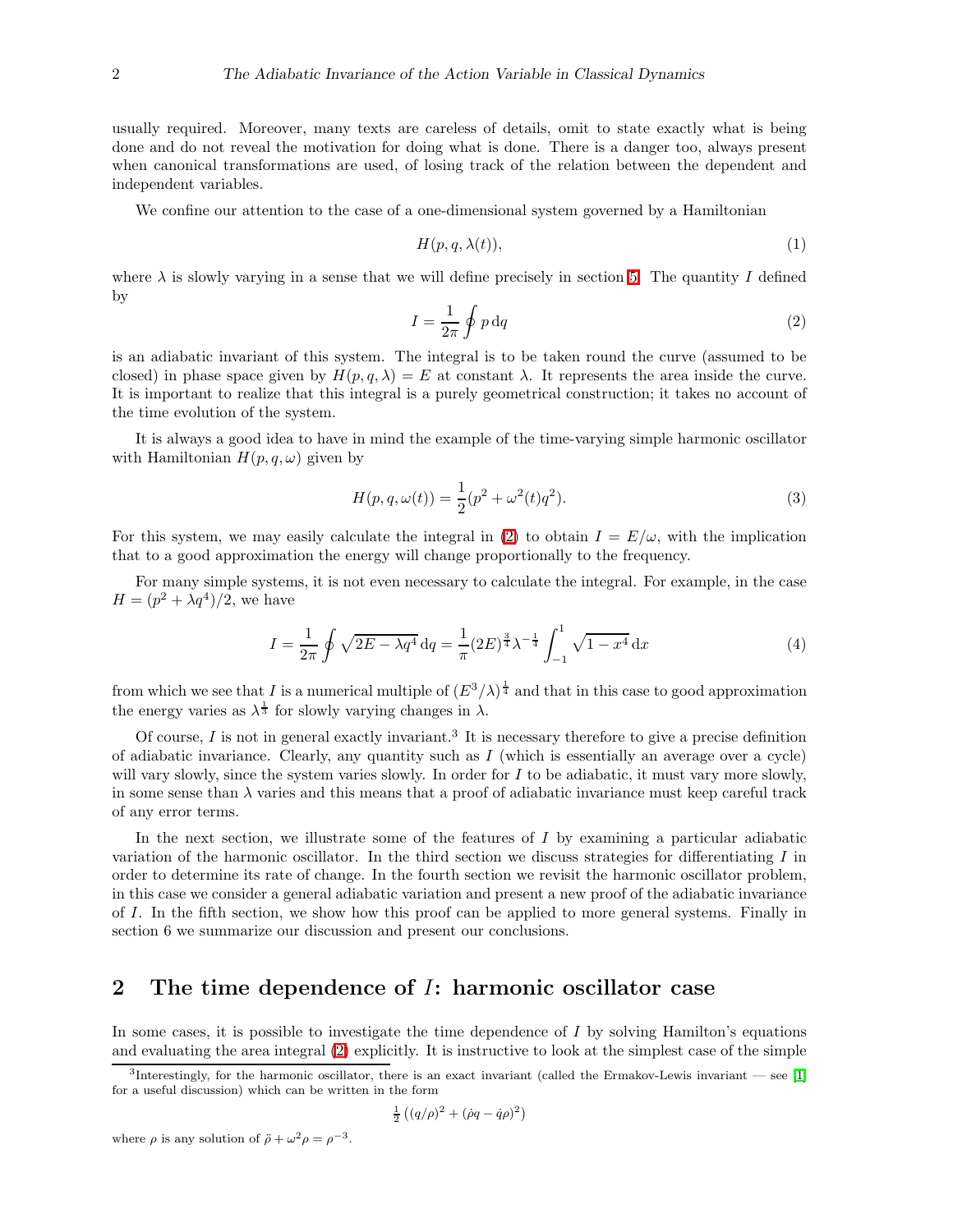harmonic oscillator [\(3\)](#page-1-1) with

$$
\omega^2 = 1 + \epsilon t. \tag{5}
$$

This could be regarded as the approximation, by Taylor series, to a more general slowly-varying  $\omega(t)$ , but for present purposes that would sacrifice clarity to little purpose: it would entail keeping track of an additional set of error terms and the calculations are messy enough in the special case. For similar reasons we will restrict attention to  $\epsilon > 0$ . The final expressions would look better if we had set  $\omega^2 = \omega_0^2(1+\epsilon t)$ , but the necessary factors can easily be inserted at the end on dimensional considerations.

We will solve Hamilton's equations explicitly for this system in terms of Airy functions, then calculate the value of  $I(t)$  using standard asymptotic expansions for the Airy functions.

Hamilton's equations are  $\dot{q} = p$ ,  $\dot{p} = -\omega^2 q$ , leading to

$$
\ddot{q} + (1 + \epsilon t)q = 0. \tag{6}
$$

Setting  $z = -\epsilon^{-2/3}(1 + \epsilon t)$  reduces this to the Airy equation  $q'' - zq = 0$  with solutions Ai(z) and Bi(z) (see [\[2\]](#page-7-1) for details). Making use of the fact that the Wronskian of  $\mathop{\rm Ai}(z)$  and  $\mathop{\rm Bi}(z)$  is  $\pi^{-1}$ , we can write the solution that satisfies  $q = 0$  and  $\dot{q} = 1$  at  $t = 0$  in the form

$$
\pi^{-1}q(t) = \text{Ai}\left(-\epsilon^{-\frac{2}{3}}\omega^2(t)\right)\text{Bi}'\left(-\epsilon^{-\frac{2}{3}}\right) - \text{Bi}\left(-\epsilon^{-\frac{2}{3}}\omega^2(t)\right)\text{Ai}'\left(-\epsilon^{-\frac{2}{3}}\right). \tag{7}
$$

For  $\epsilon \ll 1$  and  $\epsilon t \leq 1$ , we can apply the standard asymptotic approximations to obtain

$$
q(t) = \omega^{-\frac{1}{2}} \cos \theta + \frac{1}{4} \epsilon \omega^{-\frac{7}{2}} \sin \theta + O(\epsilon^2); \quad p(t) = -\omega^{\frac{1}{2}} \sin \theta + O(\epsilon^2), \tag{8}
$$

where

$$
\theta = \frac{2(\omega^3 - 1)}{3\epsilon}.\tag{9}
$$

Note that  $\theta$ , which arises naturally from the asymptotic expressions, is well behaved in the limit  $\epsilon \to 0$ . We can now determine the time dependence of I:

$$
I = H/\omega = \frac{1}{2}(p^2/\omega + \omega q^2) = \frac{1}{2} + \frac{1}{4}\epsilon\omega^{-3}\sin\theta\cos\theta + O(\epsilon^2). \tag{10}
$$

From this result, we can make two important observations:

- The time rate of change of  $I(t)$  is not smaller than that of the Hamiltonian; both are first order in the small parameter  $\epsilon$ ;
- I(t) does not grow at a rate proportional to  $\epsilon$ ; rather, it oscillates and the time-average does not contain a term proportional to  $\epsilon$ .

#### <span id="page-2-0"></span>3 The time dependence of I: general case

In order to evaluate the integral [\(2\)](#page-1-0), we can in principle solve the equation  $H(p, q, t) = E$  at any fixed time t, to obtain a solution of the form  $p = P(E, q, t)$ . Of course, in practice the appropriate value of  $E$  at time  $t$  can be obtained explicitly only by solving Hamilton's equations for the system with appropriate initial conditions, obtaining a trajectory in phase space of the from  $p = P(t)$ ,  $q = Q(t)$  and setting  $E(t) = H(P(t), Q(t), t)$ .

At this point, it is instructive to analyse a calculation that is used the basis of the proof of adiabatic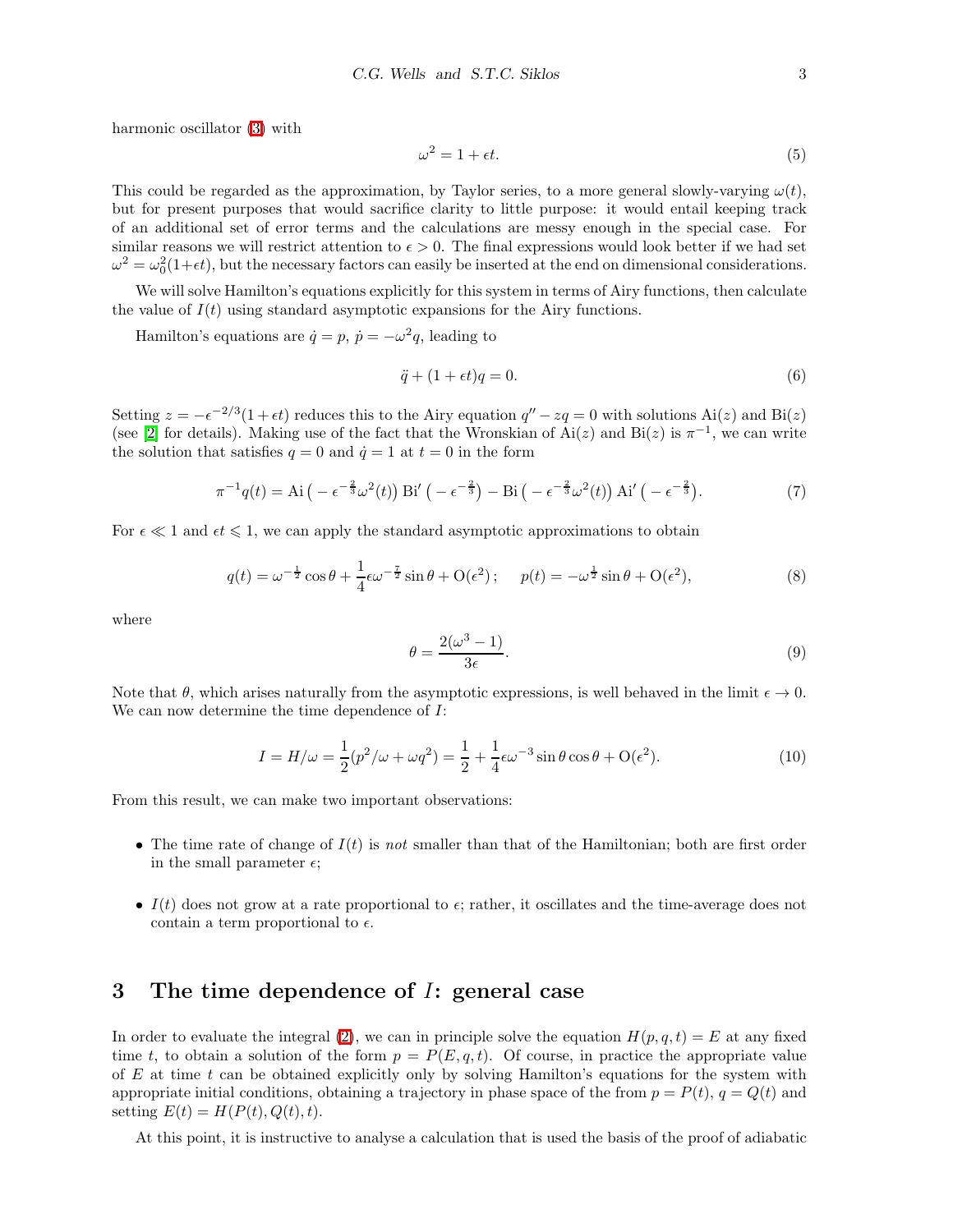invariance in a number of standard text books. We start by differentiating under the integral sign:

$$
\frac{\mathrm{d}}{\mathrm{d}t} \oint P(E, q, t) \,\mathrm{d}q = \oint \left( \frac{\partial P}{\partial E} \bigg|_{q,t} \frac{\mathrm{d}E}{\mathrm{d}t} + \frac{\partial P}{\partial t} \bigg|_{q,E} \right) \,\mathrm{d}q \tag{11}
$$

<span id="page-3-1"></span><span id="page-3-0"></span>
$$
= \oint \left( \frac{\partial P}{\partial E} \bigg|_{q,t} \frac{\partial H}{\partial t} \bigg|_{p,q} + \frac{\partial P}{\partial t} \bigg|_{q,E} \right) dq \tag{12}
$$

<span id="page-3-2"></span>
$$
= \oint \left( \frac{\partial H}{\partial t} \bigg|_{p,q} / \left. \frac{\partial H}{\partial p} \bigg|_{q,t} + \frac{\partial P}{\partial t} \bigg|_{q,E} \right) dq \tag{13}
$$

<span id="page-3-3"></span>
$$
= \oint \left( -\frac{\partial P}{\partial t} \bigg|_{q,E} + \frac{\partial P}{\partial t} \bigg|_{q,E} \right) dq = 0.
$$
 (14)

This seems to be a good result, but as it stands here it is wrong. The step that is incorrect depends on how the integral is to be interpreted and three different interpretations can be found. It should be said that the proofs of adiabatic invariance normally include some sort of averaging which can obfuscate the deficiencies of the above argument.

If the integral is interpreted as being taken round the closed curve  $H(p, q, t) = E$  (which is how such integrals will be defined in this paper), then equation [\(12\)](#page-3-0) is wrong: the identity  $dE/dt = \partial H/\partial t$ follows from Hamilton's equations and Hamilton's equations for the trajectory of the system whose rate of change of energy is  $dE/dt$  do not hold on the closed curve. Instead,  $dE/dt = 0$  on this curve, which leads to a rather unhelpful integral.

If instead the path of integration is along the trajectory of the system between points at which  $q = 0$ (say), then the curve is not closed and attention would have to be paid to the variation of the endpoints in equation [\(11\)](#page-3-1); to put it another way, the differentiation cannot simply be taken under the integral sign. As a complicating factor in this case, the integral we are differentiating is not equal to  $I$ , and extra error terms need to be included to account for this discrepancy.

Finally, if the path of integration is the closed curve  $E = H(p, q, t)$  at a fixed time t and then each point on the curve moves along the Hamiltonian flow to obtain a closed curve at later times, then the rate of change of the integral is indeed identically zero (by Liouville's theorem) but the later curve is no longer of the form  $E = H(p, q, t)$  (for example, it does not remain elliptical in the case of the harmonic oscillator).

The remaining equations are standard results: [\(13\)](#page-3-2) comes from differentiating  $E = H(P(E, q, t), q, t)$ partially with respect to E and [\(14\)](#page-3-3) comes from differentiating this same equation partially with respect to t.

Although we do not use the above calculation explicitly in the proof of adiabatic invariance of  $I$ , it does provide a useful idea that underlies our method of proof. It is relatively easy to calculate I in any given case, but it is not at all easy to determine its time dependence. Conversely, there are quantities defined by integrals closely related to I which are not easy to calculate, but the time-dependence of which can be determined. The underlying idea of our proof is to define a quantity  $J$  that can be shown to be close to I and whose time dependence can be determined.

### 4 Adiabatic invariance of I: the harmonic oscillator case

The proof of the adiabatic invariance of I for a general Hamiltonian presented in the next section is quite difficult to understand at first because of the number of changes of variable and the different independent variables used. This is a problem common to all such proofs. Instead of starting with the full proof, it makes sense to see how it works in the more restricted case of the harmonic oscillator:

<span id="page-3-4"></span>
$$
H(p,q,\tau) = \frac{1}{2}(p^2 + q^2/\tau^2). \tag{15}
$$

We have used  $\tau(t)$  as the slowly varying parameter rather than  $\omega$  because it has the dimensions of time.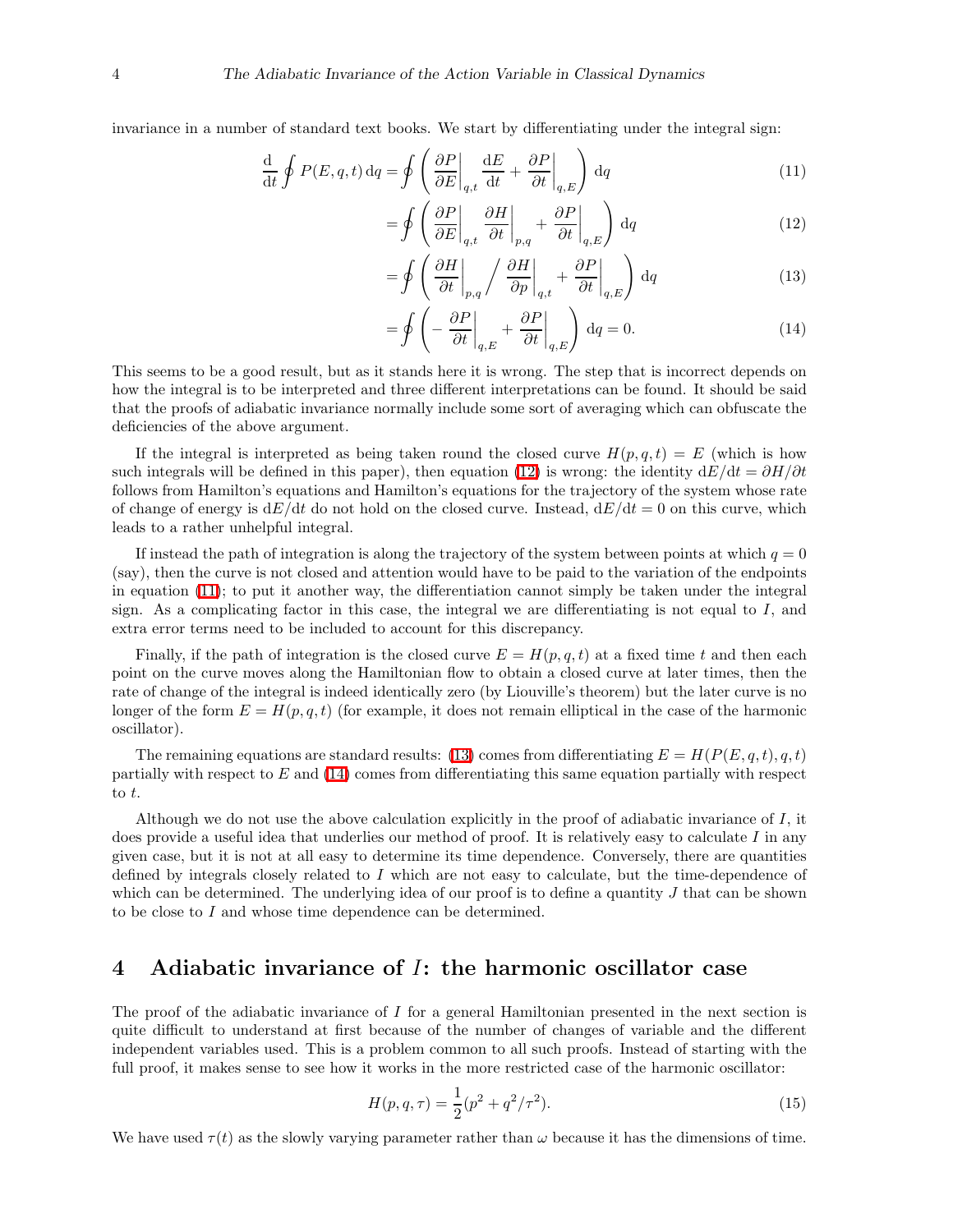As mentioned above, the plan is to construct a quantity  $J$  which remains close to  $I$  in value as time evolves, but whose time variation can be determined more easily.

The essence of the proof is to write the system in action-angle coordinates  $(I, \phi)$  with the dynamics governed by the Hamiltonian  $K(I, \phi, \tau)$ . Since K is not independent of time we construct an action variable associated with this new Hamiltonian system. This new action variable  $J$ , is an average of  $I$ over the cycle defined by  $0 \le \phi \le 2\pi$ . If the system were independent of time, then I and J would coincide. However when  $\tau$  is varying they may be shown to differ by an amount which is  $O(\tau)$ . The time evolution of  $J$  is much slower than that of  $I$  and may be determined from the fact that  $K$  may be written as a function of J and  $\tau$  alone (this follows from the fact that J is the action variable derived from the Hamiltonian K). In this way we are able to deduce that  $J = O(\tau, \tau^2)$  and the adiabatic invariance of  $J$  and hence  $I$  may then be established.

We start by defining a new pair of coordinates  $(I, \phi)$  by

<span id="page-4-0"></span>
$$
I = \frac{1}{2}(p^2 \tau + q^2/\tau) \equiv H\tau, \quad \phi = \sin^{-1}\frac{q}{\sqrt{p^2 \tau^2 + q^2}} \equiv \sin^{-1}\frac{q}{\sqrt{2H\tau^2}}.
$$
 (16)

I is the adiabatic invariant defined by the integral  $(2)$ . It may easily be verified that if p and q satisfy Hamilton's equations with respect to the Hamiltonian [\(15\)](#page-3-4), then I and  $\phi$  satisfy Hamilton's equations with respect to the Hamiltonian

$$
K(I, \phi, \tau) = I(1 - \dot{\tau} \sin \phi \cos \phi) / \tau.
$$
 (17)

The coordinates  $(I, \phi)$  are therefore canonical<sup>4</sup>.

Now we define the quantity  $J$  by

<span id="page-4-1"></span>
$$
J = \frac{1}{2\pi} \int_0^{2\pi} I \, \mathrm{d}\phi \tag{18}
$$

where the path of integration is the closed loop in the I,  $\phi$  plane determined by  $K(I, \phi, \tau) = constant$ and  $\tau$  = constant. Note that this is precisely analogous to the definition [\(2\)](#page-1-0) of I. Just as I can be written in terms of p, q and  $\tau$ , or equivalently in terms of H and  $\tau$ , we can write J in terms of I,  $\phi$  and  $\tau$ , or equivalently in terms of K and  $\tau$ , using equation [\(17\)](#page-4-0):

$$
J = \frac{K\tau}{2\pi} \int_0^{2\pi} \frac{\mathrm{d}\phi}{1 - \dot{\tau}\sin\phi\cos\phi} = K\tau\sqrt{1 + \dot{\tau}^2/4} \,. \tag{19}
$$

The value of the above integral can be most conveniently obtained using an integral round a unit circle in the complex plane. We can now relate  $J$  to  $I$  by again using equation [\(17\)](#page-4-0):

$$
J = I(1 - \dot{\tau}\sin\phi\cos\phi)\sqrt{1 + \dot{\tau}^2/4}.
$$
\n(20)

<span id="page-4-2"></span>Thus

$$
|J - I| = \mathcal{O}(\dot{\tau})\tag{21}
$$

which is the key result that ties  $I$  to  $J$ .

Next we need to determine the evolution of J. Differentiating equation [\(19\)](#page-4-1) gives

$$
\frac{dJ}{dt} = \frac{d}{dt} \left( K\tau \sqrt{1 + \dot{\tau}^2/4} \right) = \tau \sqrt{1 + \dot{\tau}^2/4} \frac{dK}{dt} + K \frac{d}{dt} \left( \tau \sqrt{1 + \dot{\tau}^2/4} \right)
$$
(22)

$$
= \tau \sqrt{1 + \dot{\tau}^2/4} \left(\frac{\partial K}{\partial t}\right)_{I,\phi} + K \frac{d}{dt} \left(\tau \sqrt{1 + \dot{\tau}^2/4}\right)
$$
(23)

$$
= \tau \sqrt{1 + \dot{\tau}^2/4} \left(\frac{\partial}{\partial t}\right)_{I,\phi} \left(I(1 - \dot{\tau}\sin\phi\cos\phi)/\tau\right) + K\frac{\mathrm{d}}{\mathrm{d}t} \left(\tau\sqrt{1 + \dot{\tau}^2/4}\right) \tag{24}
$$

$$
= I\left(\frac{\partial}{\partial t}\right)_{I,\phi} \left( (1 - \dot{\tau}\sin\phi\cos\phi)\sqrt{1 + \dot{\tau}^2/4} \right). \tag{25}
$$

<sup>4</sup>These coordinates may be derived from the type 2 generating function

$$
F(I,q,\tau) = \int_0^q p \, dq = \int_0^q \sqrt{2I/\tau - q^2/\tau^2} \, dq = I \sin^{-1}(q/\sqrt{2I\tau}) + I(q/\sqrt{2I\tau})\sqrt{1 - q^2/2I\tau}.
$$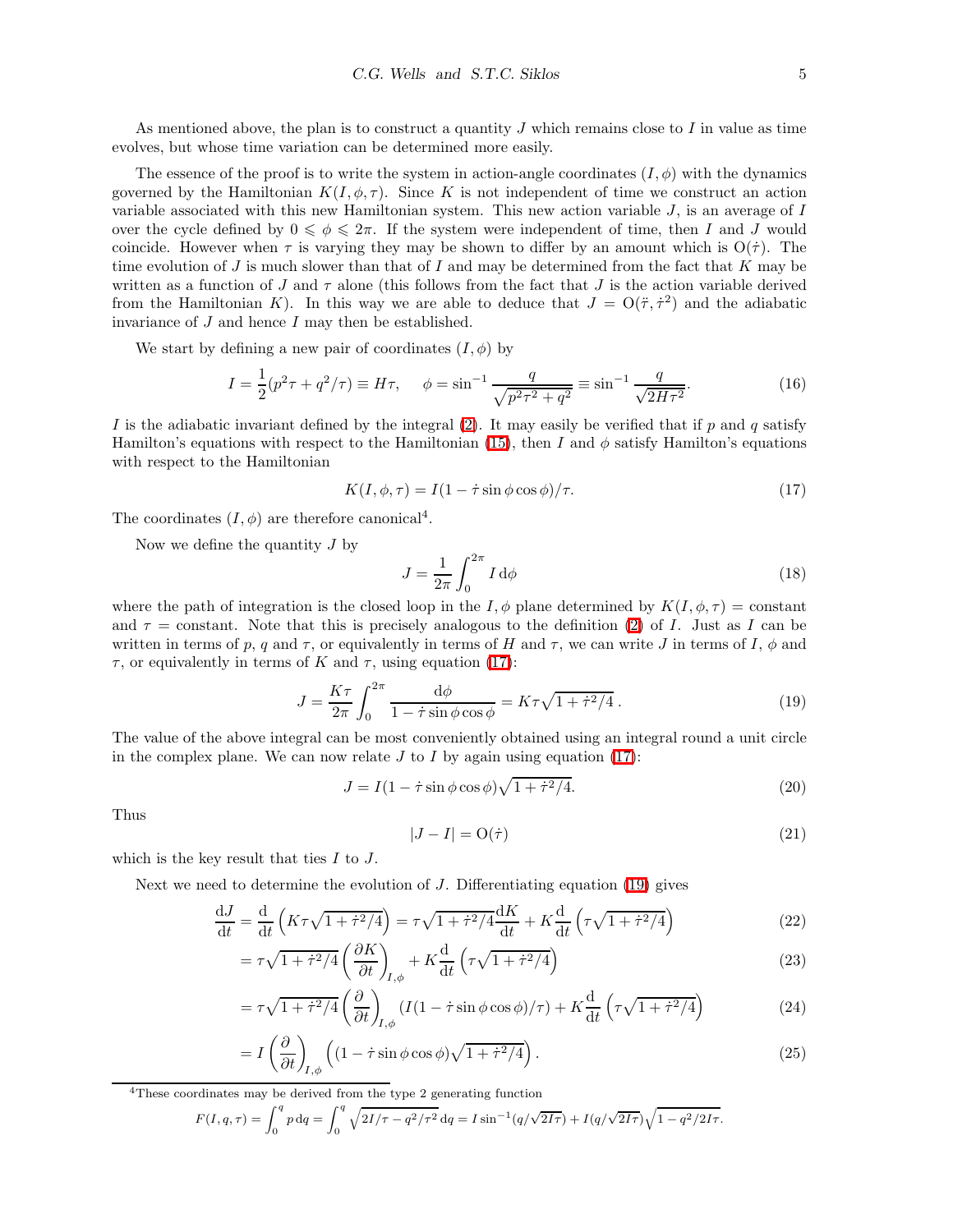Thus

$$
\frac{1}{J}\frac{dJ}{dt} = \frac{-\ddot{\tau}\sin\phi\cos\phi}{1-\dot{\tau}\sin\phi\cos\phi} + \frac{\dot{\tau}\ddot{\tau}}{4+\dot{\tau}^2}.
$$
\n(26)

This is the result we want. It shows that, if  $\tau$  and  $\ddot{\tau}$  are small, then  $J(t)$  will not vary much from its original value and nor, in view of  $(21)$ , will  $I(t)$ . The details of this final step are deferred to the next section, once it has been determined exactly what is required from a formal definition of adiabatic invariance.

#### <span id="page-5-0"></span>5 Adiabatic invariance of I: the general case

First we need to adopt a definition of adiabatic invariance. The most useful one for our purposes is as follows:

Let T be an arbitrary fixed time, for all  $\epsilon > 0$  consider variations  $\tau(t) \equiv \tau(\epsilon, t)$  such that  $\dot{\tau} = O(\epsilon)$ and  $\ddot{\tau} = O(\epsilon^2)$  (e.g.,  $\tau(t) = h(\epsilon t)$  for some function h). We say that a quantity  $I(t)$  is an adiabatic *invariant* of the dynamical system if for all such variations of  $\tau$  we have  $|I(t) - I(0)| = O(\epsilon)$  for all  $0 \leqslant t \leqslant T/\epsilon$ .<sup>5</sup>

Now we follow the method laid out in the previous section for the special case of the harmonic oscillator.

<span id="page-5-1"></span>From the Hamiltonian  $H(p, q, \tau(t))$  we construct new variables I and  $\phi$  as follows. First we define I:

$$
I = \frac{1}{2\pi} \oint p \, dq = \frac{1}{2\pi} \oint P(H, q, \tau) \, dq \tag{27}
$$

where the integral is taken over the curve (assumed to be closed)  $H(p, q, \tau) = constant$  at constant  $\tau$ . As before, I will emerge as a function of H and  $\tau$ . The generating function for the canonical transformation is given by

<span id="page-5-2"></span>
$$
F(I,q,\tau) = \int_0^q p \, \mathrm{d}q',\tag{28}
$$

where p in the integral is written in terms of I, q' (a dummy variable) and  $\tau$  using [\(27\)](#page-5-1). Then the angle variable  $\phi$  and the new Hamiltonian K are given by

$$
\phi = \left(\frac{\partial F}{\partial I}\right)_{q,\tau}; \qquad K = H + \left(\frac{\partial F}{\partial t}\right)_{I,q} = H + \dot{\tau} \left(\frac{\partial F}{\partial \tau}\right)_{I,q},\tag{29}
$$

where H is written as a function of I and  $\tau$  only.

<span id="page-5-3"></span>Now we define  $J$  by

$$
J(K,\tau) = \frac{1}{2\pi} \int_0^{2\pi} I \,\mathrm{d}\phi \tag{30}
$$

where the integral is to be taken round the curve (assumed closed) in the  $(I, \phi)$  plane given by  $K =$ constant. If we write I as a function of H and  $\tau$  given by  $I(H, \tau)$ , we can use using [\(29\)](#page-5-2) and a Taylor series expansion to obtain:

$$
I(H,\tau) = I\left(K - \dot{\tau}\left(\frac{\partial F}{\partial \tau}\right)_{I,q}, \tau\right) = I(K,\tau) - \dot{\tau}\left(\frac{\partial F}{\partial \tau}\right)_{I,q} \left(\frac{\partial I}{\partial H}\right)_{\tau} + O(\dot{\tau}^2)
$$
(31)

where the final partial derivative is to be evaluated at  $H = K$ . Substituting into [\(30\)](#page-5-3), and remembering

<sup>&</sup>lt;sup>5</sup>More formally we mean that max  $\{|I(t) - I(0)| : 0 \leq t \leq T/\epsilon\} = O(\epsilon)$  for all one parameter adiabatic variations  $\tau = \tau(\epsilon, t)$  with  $\tau = O(\epsilon)$ ,  $\tau = O(\epsilon^2)$  and I evaluated with  $\tau = \tau(\epsilon, t)$ .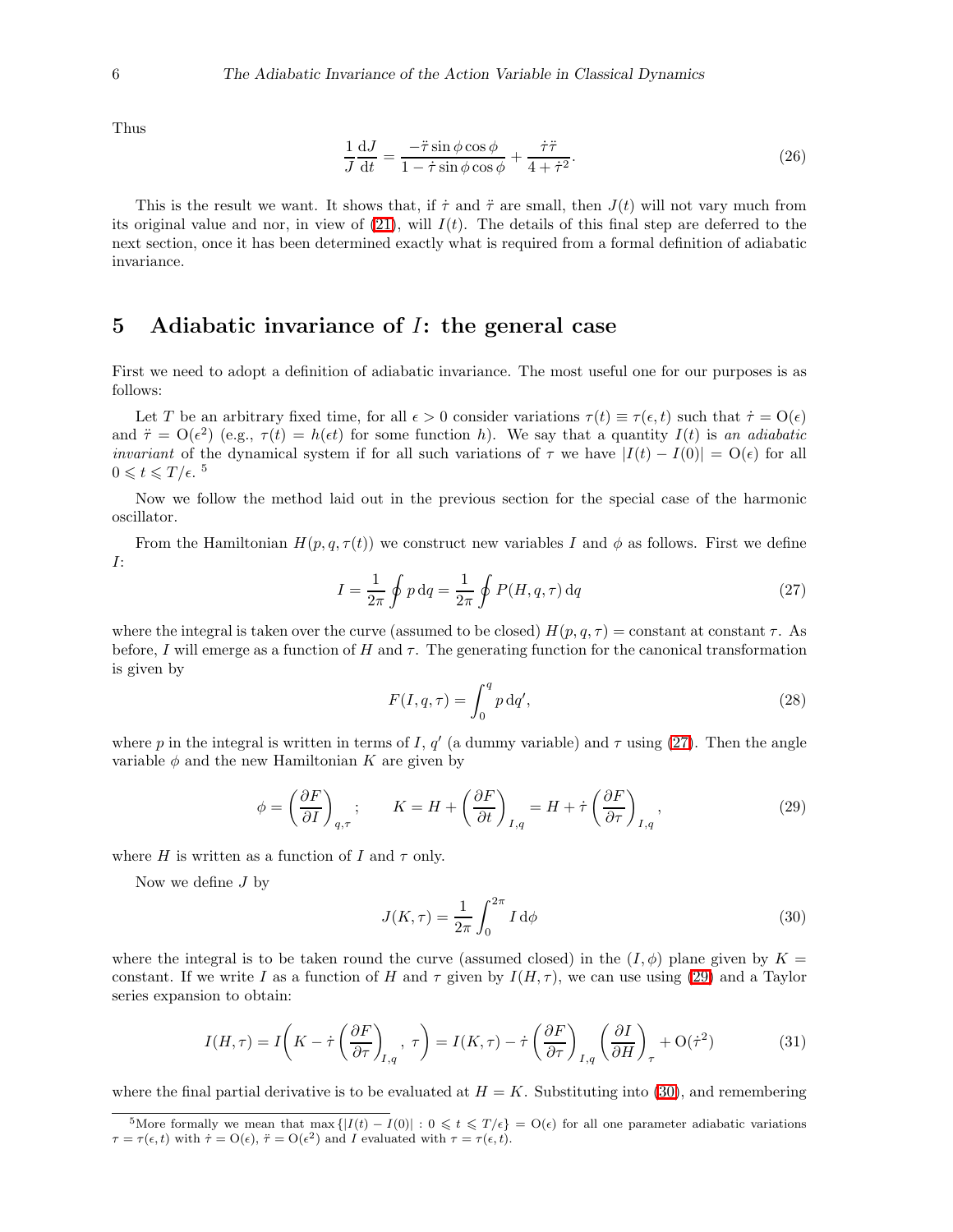that  $K$  is constant in this integral, gives

$$
J(K,\tau) = I(K,\tau) - \frac{\dot{\tau}}{2\pi} \left(\frac{\partial I}{\partial H}\right)_{\tau} \int_0^{2\pi} \left(\frac{\partial F}{\partial \tau}\right)_{I,q} d\phi + O(\dot{\tau}^2)
$$
(32)

$$
= I(H,\tau) + \dot{\tau} \left(\frac{\partial F}{\partial \tau}\right)_{I,q} \left(\frac{\partial I}{\partial H}\right)_{\tau} - \frac{\dot{\tau}}{2\pi} \left(\frac{\partial I}{\partial H}\right)_{\tau} \int_0^{2\pi} \left(\frac{\partial F}{\partial \tau}\right)_{I,q} d\phi + O(\dot{\tau}^2)
$$
(33)

$$
= I(H,\tau) + \frac{\dot{\tau}}{\omega} \left(\frac{\partial F}{\partial \tau}\right)_{I,q} - \frac{\dot{\tau}}{2\pi\omega} \int_0^{2\pi} \left(\frac{\partial F}{\partial \tau}\right)_{I,q} d\phi + O(\dot{\tau}^2)
$$
(34)

where we have written  $\omega$  for  $\partial H/\partial I$  at fixed  $\tau$ . Here we assume that  $\omega$  is bounded away from zero throughout the motion. This corresponds to the requirement that the system remains in a quasi-periodic state for all times under consideration. Neither  $\omega$  nor  $(\frac{\partial F}{\partial \tau})_{I,q}$  depend explicitly on the small parameter  $\dot{\tau}$ , so the first result, namely at any given time

<span id="page-6-0"></span>
$$
|J - I| = \mathcal{O}(\dot{\tau})\tag{35}
$$

is established.

Now we have to investigate the time evolution of J. Using that fact that J depends on K and  $\tau$ only, we find

$$
\frac{\mathrm{d}J}{\mathrm{d}t} = \left(\frac{\partial J}{\partial t}\right)_K + \left(\frac{\partial J}{\partial K}\right)_t \dot{K} = \left(\frac{\partial J}{\partial t}\right)_K + \left(\frac{\partial J}{\partial K}\right)_t \left(\frac{\partial K}{\partial t}\right)_{I,\phi} = \left(\frac{\partial J}{\partial t}\right)_{I,\phi}
$$
(36)

so

$$
\frac{\mathrm{d}J}{\mathrm{d}t} = \left(\frac{\partial}{\partial t}\right)_{\phi,I} \left(I + \frac{\dot{\tau}}{\omega} \left(\frac{\partial F}{\partial \tau}\right)_{I,q} - \frac{\dot{\tau}}{2\pi\omega} \int_0^{2\pi} \left(\frac{\partial F}{\partial \tau}\right)_{I,q} \mathrm{d}\phi + \mathcal{O}(\dot{\tau}^2)\right) = \mathcal{O}(\ddot{\tau}, \dot{\tau}^2) \tag{37}
$$

which establishes the second result.

If the variation in  $\tau$  is adiabatically slow, so that  $O(\tau, \tau^2) = O(\epsilon^2)$ , then by integrating  $dJ/dt$  from 0 to  $t \in [0, T/\epsilon]$  we deduce that  $|J(t) - J(0)| = O(\epsilon)$ . Our first result, equation [\(35\)](#page-6-0), then implies that  $|I(t) - I(0)| = O(\epsilon)$ , i.e., I is an adiabatic invariant.

#### 6 Conclusion

The theory of adiabatic invariants is one of the more confusing aspects of Hamiltonian mechanics in undergraduate courses on classical dynamics. An intuitive understanding of the concept is often all that is given, and the subtleties ignored. For instance, as we point out, it is not true to say that an adiabatic invariant varies much more slowly than the slowly-varying parameter. As we discussed in section [2,](#page-1-2) the action variable typically has a rate of change comparable with that of the slowly-varying parameter. However, over suitably defined extended periods of time, the change in the adiabatic quantity is much less than the typical change in the quantity being varied. It is in this rather precise sense that the quantity is 'invariant'.

The subtlety in formulating an adequate definition of adiabatic invariance means that a proof of the adiabatic invariance of the action variable, for instance, will of necessity require a certain level of sophistication. In section [3](#page-2-0) we pointed out some of the problems encountered in attempts to prove the result directly, i.e., without recourse to the more advanced theory of canonical transformations and action-angle variables. Frequently attempts to prove the adiabatic invariance of the action variable introduce a time averaging procedure; the average being taken over a time scale over which the system is approximately periodic. One may then be tempted to replace the quantity  $I$ , which is a geometrical construction given by an integral over a region in phase space bounded by a certain constant energy contour, with an approximation to  $I$  based on the trajectory of the particle in question, a dynamical construction requiring the use of Hamilton's equations. This would make no difference if the system